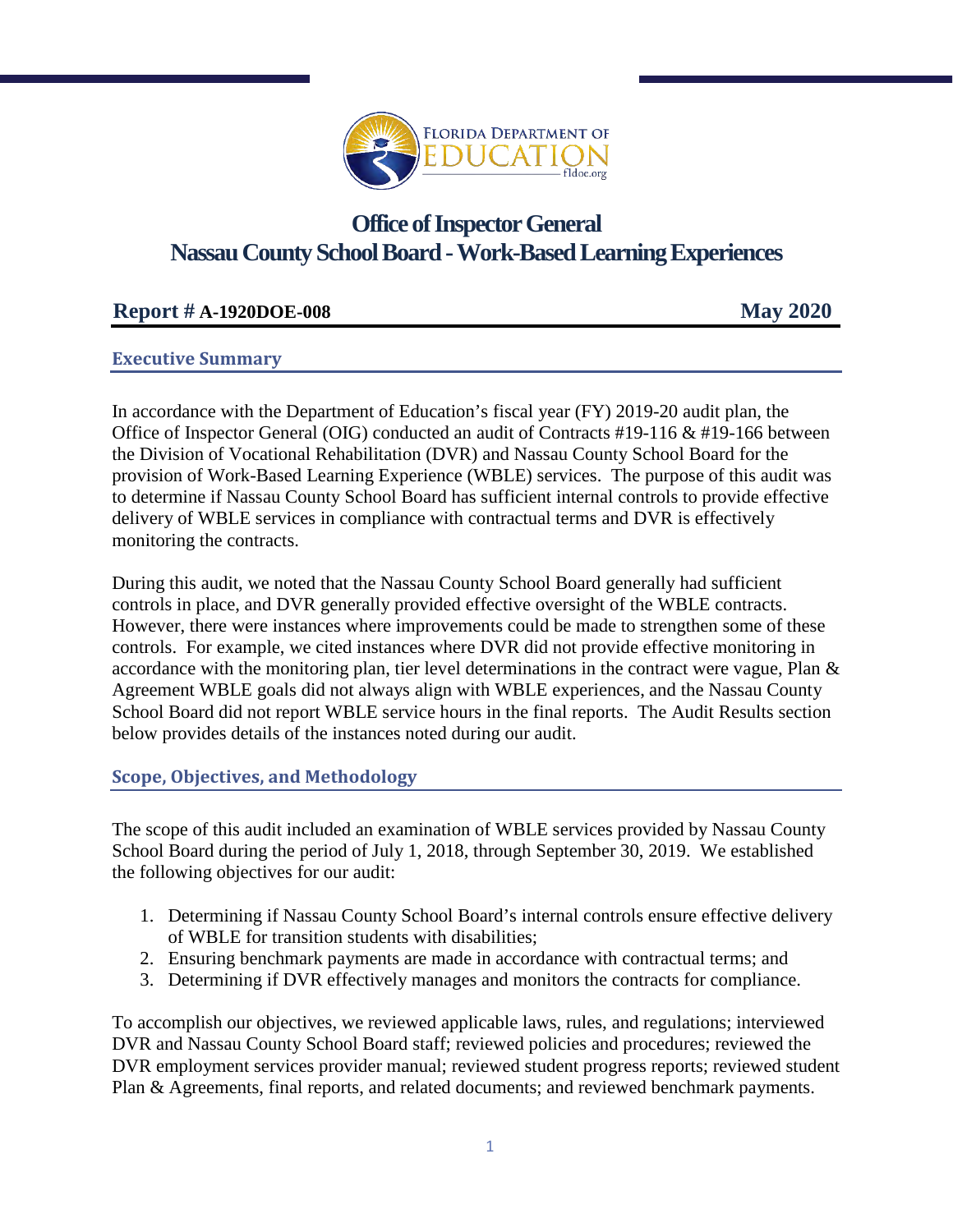# **Background**

The Division of Vocational Rehabilitation (DVR) is a federal-state program committed to helping people who have physical or mental disabilities find and maintain meaningful employment and enhance their independence. DVR accomplishes this by providing employment support and job placement assistance to eligible individuals with disabilities. DVR utilizes vendors for people with disabilities who require specific services or equipment to help them prepare for, gain, and retain employment.

DVR and Nassau County School Board entered into Contract #19-116 on June 28, 2018, and renewal Contract #19-166 on June 1, 2019, to provide WBLE services to eligible students. The purpose of these contracts is to create and expand WBLE services for transition students with disabilities. The WBLE services help students obtain workplace or real work experience and provide students with the knowledge and skills that will help them connect experiences while in school to real life work activities and future career opportunities, increasing their post-school outcomes.

DVR pays Nassau County School Board a fixed rate for accomplishing WBLE benchmarks, as defined in the contracts. The benchmarks consist of Plan & Agreements and final reports. Plan & Agreements are documented collaborations between the students, employers, and Nassau County School Board to set the WBLE goals and the types of WBLE experiences desired by the students to achieve established WBLE goals. The providers and DVR Counselors utilize Individual Education Plans (IEP) and Individualized Plans for Employment (IPE) to determine the service tier levels reflected on the Plan & Agreements. The IEPs are district generated reports for students with disabilities and reflect the expected outcomes and special education services and supports to be provided to the student. The IPEs are plans established between DVR Counselors and DVR clients, which identify employment goals and describe the services necessary to assist the individual with a disability in preparing for, securing, retaining, advancing in, or regaining an employment outcome consistent with the strengths, resources, priorities, capabilities, interests, and informed choice of the individual.

The final report is an assessment on the student's experience during the WBLE. The report includes the skills targeted, skills acquired, the challenges the student endured, how the challenges were addressed during the process, and how the student's further job development will be leveraged. Service providers, contract managers, and WBLE staff use the Rehabilitation Electronic Billing Application (REBA) to streamline the work process and submit documents for the WBLE services. REBA is a web-based application, which provides a centralized portal for managing referrals, reports, and invoices.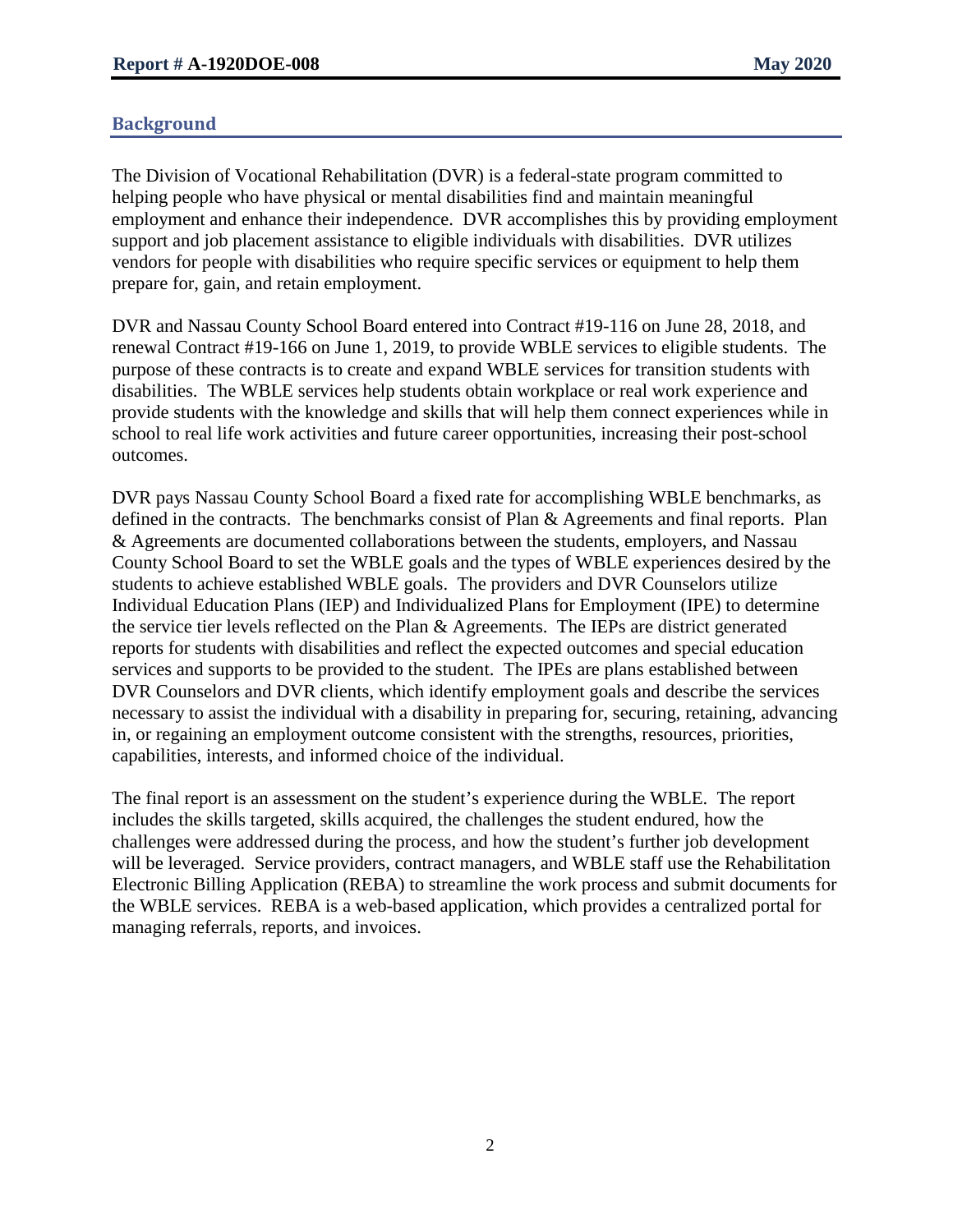# **Audit Results**

Finding 1: DVR did not provide effective monitoring in accordance with the monitoring plan.

Per Contract 19-116, Attachment C, "XXI. The Contractor shall coordinate with and assist the Department's Contract Manager in the performance of the latter's responsibilities, which include without limitation:

- A. Monitoring the activities of the Contractor;
- B. Receiving and reviewing the reports of the Contractor to determine whether the objectives of the Contract are being accomplished;
- C. Receiving and reviewing the invoices for payment of funds to assure that the requirements of the Contract have been met and that payment is appropriate;
- D. Evaluating the process used by the Contractor to monitor the activities of any subcontractor or assignee; and
- E. Accessing, directly, the subcontractors and assignees, as the Contract Manager deems necessary."

Per the DVR WBLE Monitoring Plan Agreement, "A complete risk assessment is performed on all WBLE Contracts prior to execution. Risk will be reassessed at the end of each term. The assigned risk score drives the type and frequency of monitoring conducted. Monitoring activities include, but are not limited to, reviewing expenditure data, and visiting the school district's location."

DVR completed a Risk Assessment and Contract Monitoring Plan for the contracts and rated Nassau County School Board WBLE as medium risk. Per the Risk Assessment, the risk-based monitoring to be performed is as follows:

- Program Review on a semi-annual basis to inspect business processes, key management personnel, and significant service [delivery] to customers.
- Semi-Annual review of prior monitoring and/or audit to ensure compliance with any findings, if any.
- Semi-Annual desktop monitoring.

The DVR Contract Manager maintained a Project Timeline for the Nassau WBLE contracts. The Project Timeline identified Semi-Annual Monitoring as occurring on January 7, 2019. Per the project timeline, semi-annual monitoring consisted of a review of past invoices to ensure complete compliance with the contract. No additional information was requested. The timeline did not specify which invoice(s) the DVR Contract Manager reviewed nor the results of the review.

The current monitoring of the contract consists of reviews of the submitted invoices, Plan & Agreements, and final reports. We determined, while it appears that semi-annual monitoring and basic monitoring occurred, the Contract Manager did not document the results of the monitoring or submit a report to the Nassau County School Board with comments or recommendations for the WBLE program. Therefore, we determined the monitoring was insufficient and did not identify the issues discussed later in this report.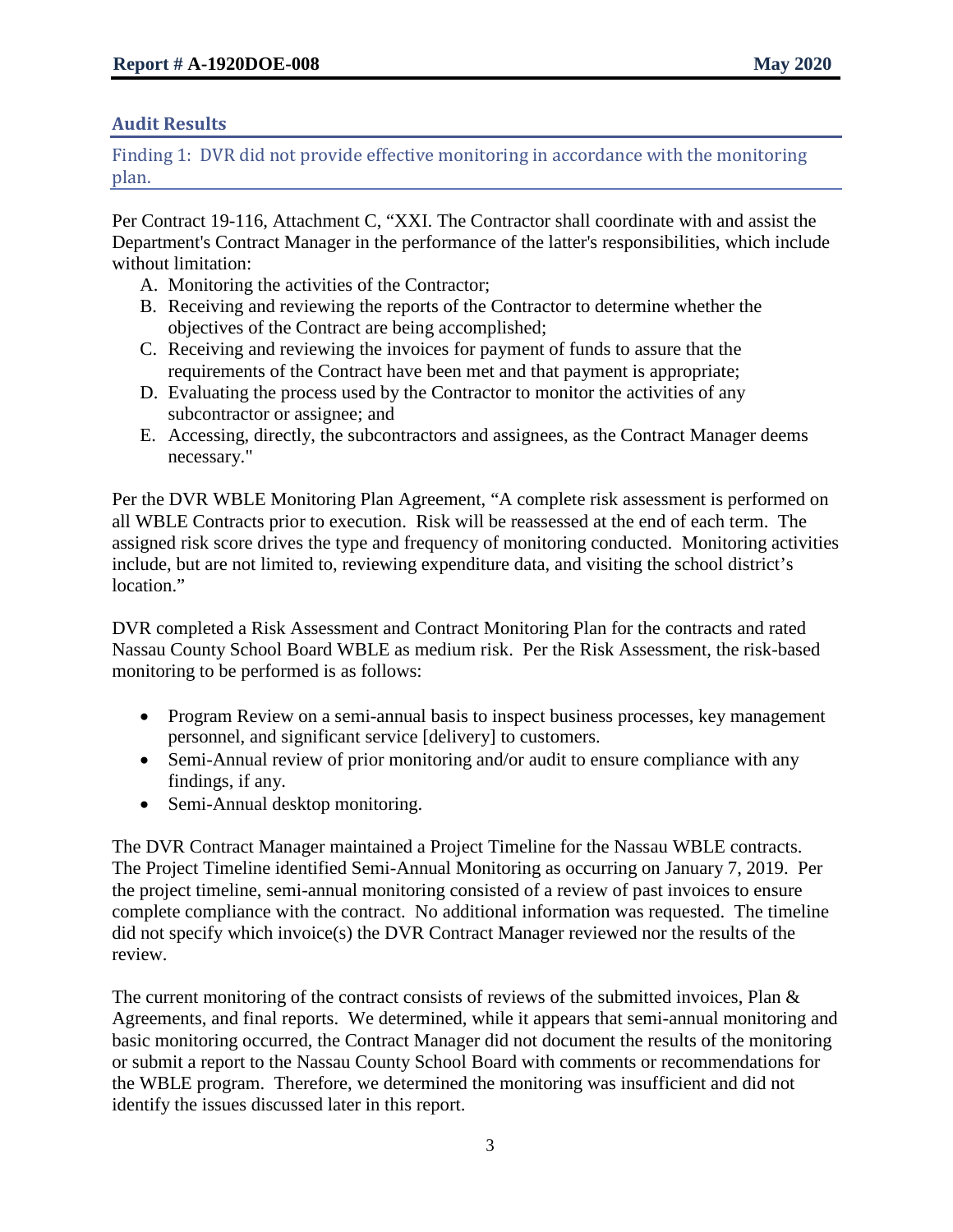The DVR 2018 Provider Monitoring Guidebook identifies the objectives of monitoring, the monitoring methodology, as well as the procedures for desktop monitoring which include data analysis. The guidebook further requires the monitor to complete a guide report, summary of findings, and final recommendations to be submitted to the provider. While the guidebook focuses on providers, DVR could use many of the same procedures when monitoring contracts.

Insufficiently monitoring providers increases the risk that noncompliance with the terms of the agreement will go undetected. In addition, not communicating the monitoring results or providing improvement recommendations limits Nassau County School Board's ability to improve its WBLE processes.

#### *Recommendation*

We recommend DVR conduct and document monitoring activities in accordance with the risk assessment and subsequent monitoring plan. We recommend DVR provide the monitoring results and recommendations for improvement to Nassau County School Board and ensure corrective action has been initiated on noted deficiencies. We recommend DVR conduct semiannual Rehabilitation Electronic Billing Application (REBA) data analysis, conduct sample case reviews, and conduct full monitoring semi-annually for the duration of the Nassau County School Board WBLE contract based on the risk evaluation. We further recommend DVR utilize the DVR 2018 Provider Monitoring Guidebook or develop new procedures to include monitoring practices for contracts.

#### *DVR Management Response*

Concur. DVR will continue to conduct monitoring in alignment with the risk assessment, and utilize the 2018 Provider Monitoring Guidebook for monitoring(s). Monitoring results will be communicated with the contractor, corrective action will be initiated, and follow-up will take place, as warranted.

#### Finding 2: Tier level determinations in the contracts were vague.

Per Contracts #19-116 and #19-166, "Based on the tier level, services should be provided for the student to receive the assistance they need to make progress towards or achieving their IPE and/or WBLE goal or expected outcomes."

Contract #19-116 defines each tier level as follows:

"19. Tier 1 Students - Students who require the fewest services and supports. Tier 1 services and supports are provided to all students with disabilities. Tier 1 services (time and focus) are based on the needs of the students. These students require less time than students in other tiers to make progress towards or achieve an IPE or WBLE goal or expected outcome. However, few services are required by the student and little support is needed from the Employment Specialist for success. Students in Tier 1 are likely to be more independent and self-directed.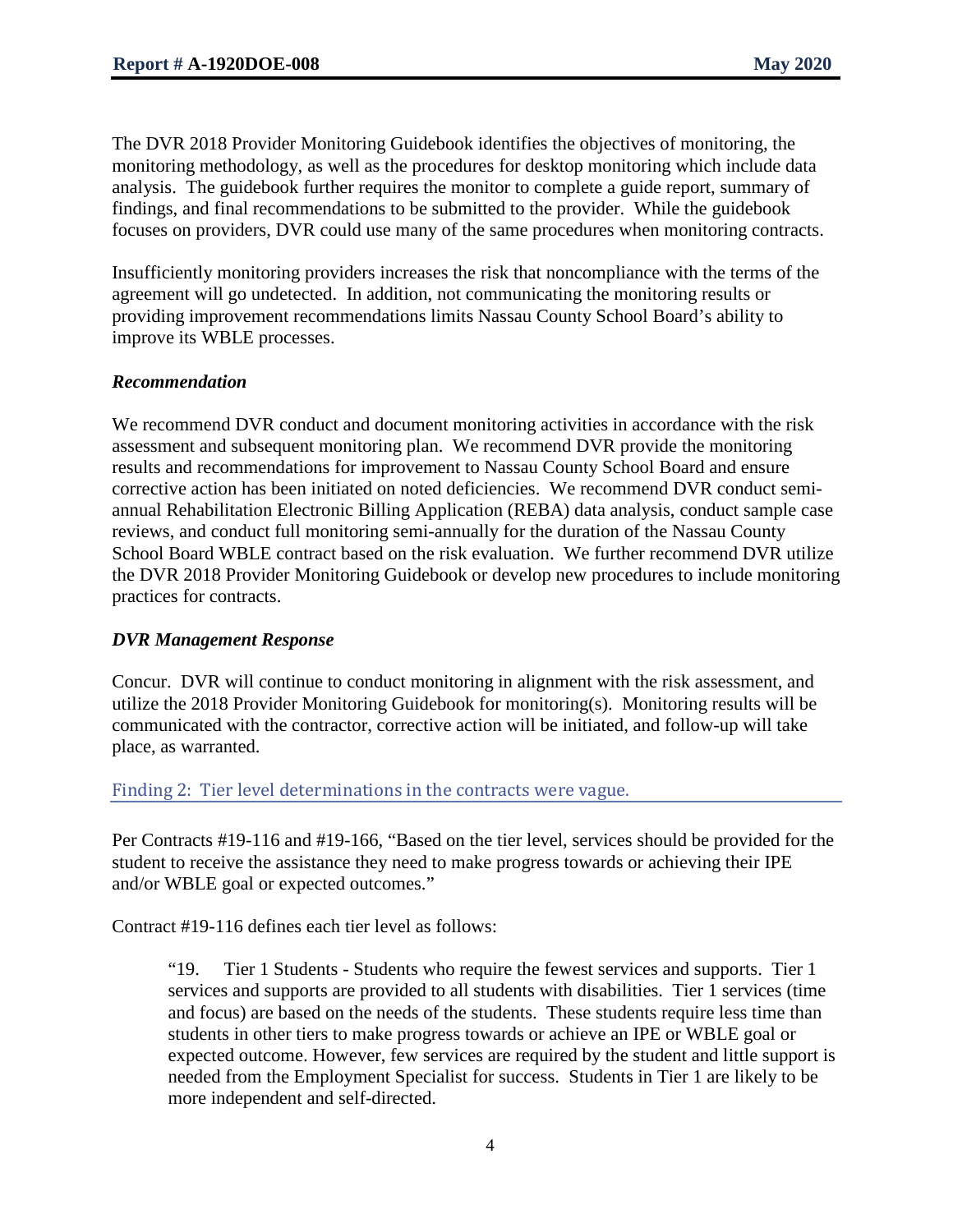20. Tier 2 Students - Students who require additional services and supports. Tier 2 services and supports are required by some students to improve their level and conditions of performance during their WBLE. The additional services and supports provided by the Employment Specialist are required by students to make progress towards or to achieve an IPE or WBLE goal or expected outcome. Students in Tier 2 are likely to require additional services or supports.

21. Tier 3 Students - Students who require the highest level of services and the most supports provided by the Employment Specialist to make progress towards or to achieve an IPE or WBLE goal or expected outcome. Students in Tier 3 would require ongoing services and supports. These students would require Supported Employment services."

Per Contract #19-116 Attachment A, Supported Employment is defined as "An employment model that provides services for individuals with the most significant disabilities who require ongoing support services to succeed in Competitive Integrated Employment. Intense job training is provided initially and then long-term supports are provided once the person has stabilized on the job."

The contracts also include the deliverable benchmarks and the associated amounts. See Table 1.

| Table 1                  |             |  |        |  |
|--------------------------|-------------|--|--------|--|
| <b>Benchmarks</b>        | <b>Tier</b> |  | Amount |  |
| WBLE Plan & Agreement    |             |  | 980    |  |
| <b>WBLE Final Report</b> |             |  | 653    |  |
| WBLE Plan & Agreement    |             |  | 1,960  |  |
| <b>WBLE Final Report</b> |             |  | 1,306  |  |
| WBLE Plan & Agreement    |             |  | 3,920  |  |
| <b>WBLE Final Report</b> |             |  | 2,612  |  |

During the audit scope of July 1, 2018, through September 30, 2019, Nassau accepted 29 referrals for 12 unique students. We reviewed the eligibility determinations for the 12 referred students, which included the Individualized Plans for Employment (IPEs), Individual Educational Plans (IEPs), and the Plan & Agreements. We determined 7 of the 29 Plan & Agreements did not include the student's tier level determination. The REBA data reflects that DVR paid all seven of the Plan & Agreements at Tier 3 rates. These instances occurred during the first rotation of referrals. We noted that all subsequent Plan & Agreements for the students identified a tier level, indicating the Nassau County School Board WBLE staff corrected the documentation of tier level determinations on the Plan & Agreements.

We noted the Nassau County School Board determined 11 of the 12 referred students required Tier 3 services. The remaining student required Tier 2 services. In accordance with the contract, Tier 3 students would require supported employment services. We determined that the IPEs for 10 of the 11 Tier 3 students reflected a need for supported employment services. However, Nassau County School Board determined student VR0838094 needed Tier 3 services, but the Plan & Agreement included no explanation or frequency of needed supported employment services.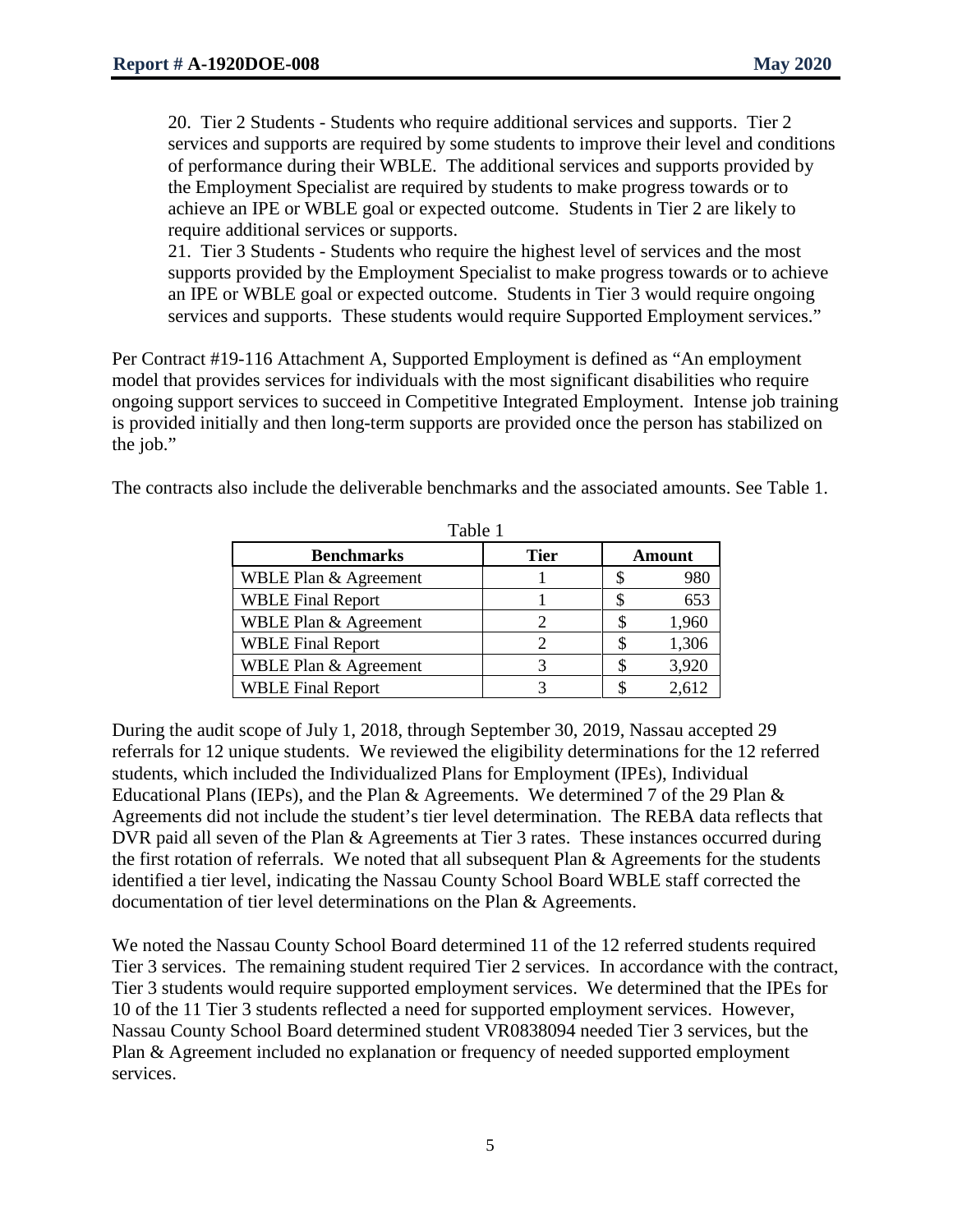Per Nassau County School Board WBLE staff, they determined student VR0838094 needed Tier 3 services based on observations made by his teacher of record, observations of past community based work experience, required summer work program support, and the present level of support statements in the student's IEP. Per Nassau County School Board staff, they provided the local Vocational Rehabilitation Counselors (VRCs) with a list of student names participating in WBLE, including the tier level of support they believed the students required. The VRCs reviewed these referrals and the tiers requested. Per Nassau County School Board WBLE staff, they were advised that they would be contacted if the tier designation did not align with VR's expectations. The tier level determinations were ultimately approved by the VRCs.

Contracts #19-116 & #19-166 include language defining the tier levels. We determined the tier definitions in the contract were vague and did not require the provider to include an explanation or narrative for the reasons the students were placed in each tier. We additionally noted the contract does not include a ratio of students per supported employment specialist to ensure students who are determined to require Tier 3 services receive the proper attention and assistance needed for ongoing support. Per Nassau County School Board and DVR staff, determinations of tier level are done with the VRCs and Nassau County School Board staff. The tier levels are then placed on the Plan & Agreements and submitted to the DVR contract manager for payment. Although DVR expressed concerns related to the vague language, we noted that tier level definitions from Contract #19-116 to Contract #19-166 remained the same. No tier level determinations were observed to be contested by DVR during the audit scope. Allowing the school district to determine the tier level without significant input from DVR and specific contract language could result in providers incorrectly placing students into higher tier levels in order to receive higher levels of funding from DVR.

#### *Recommendation*

We recommend DVR clarify and strengthen the contract language regarding tier level determinations for students. We additionally recommend DVR provide training to all Vocational Rehabilitation Counselors who provide WBLE guidance to ensure tier levels are consistently and accurately determined, correlate with the IPEs, and align with the mission of the program.

We recommend Nassau County School Board ensure the appropriate tier level for WBLE services that correlates with the students' IPEs and IEPs.

#### *DVR Management Response*

Concur. DVR Program Office and Field Staff (VRCs) will continue to collaborate and make tier determinations accurately. DVR will work to amend the contract language to include language that clarifies the tier level determinations for each student.

#### *Nassau County School Board Management Response*

We concur with the findings that tier level determinations in the WBLE contract were vague. We further support the recommendation for DVR to clarify and strengthen language regarding tier level determination for students. We also support the recommendation that DVR provide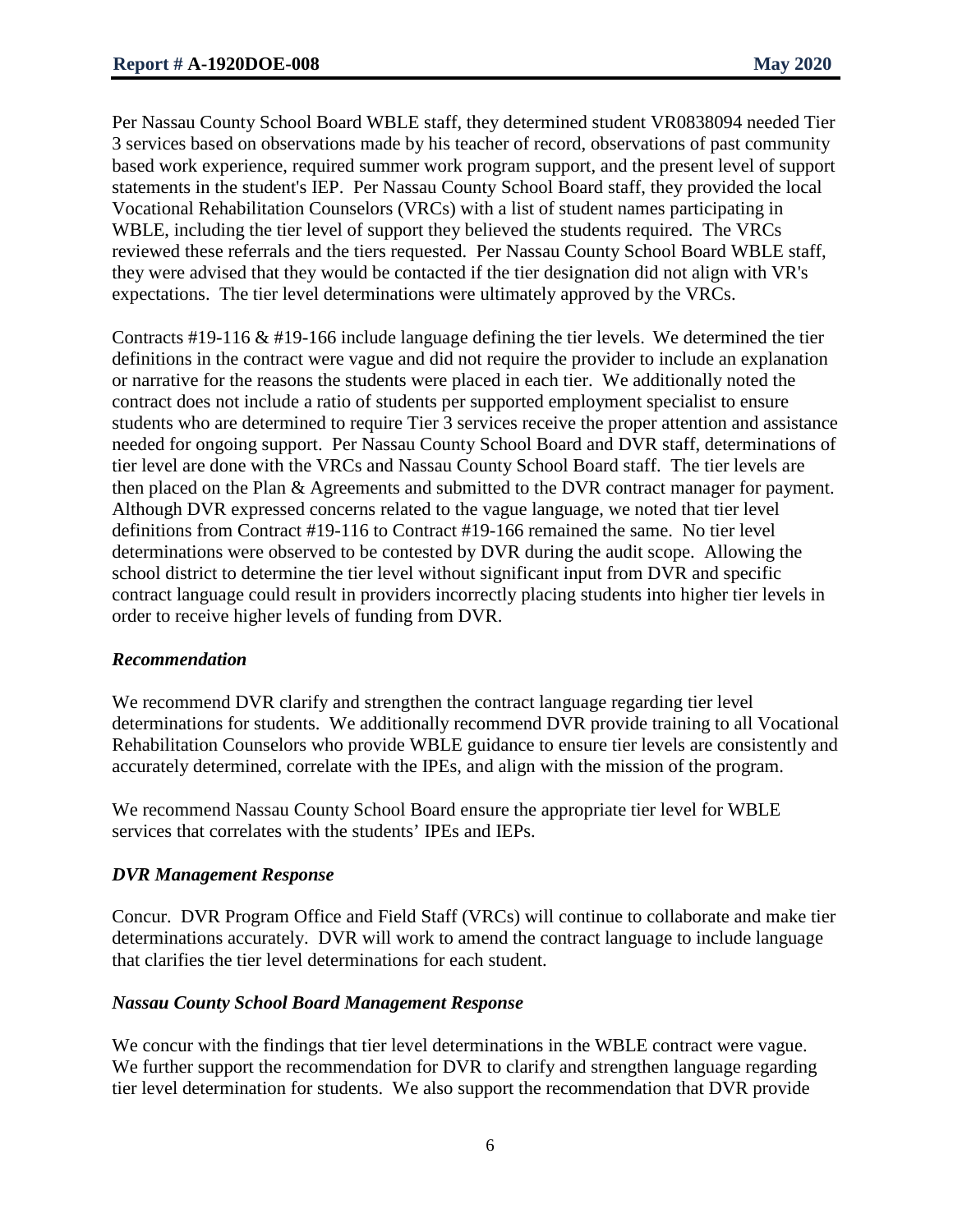training of Vocational Rehabilitation Counselors (VRCs) to ensure levels are consistently and accurately determined. 1) Tier levels will be noted in the Plan and Agreement (P&A) and a detailed description of the level of support the student required will be outlined in the Final Report. In the event that NCSB's tier determination does not align with the recommendations of VRCs, NCSB would ask the provider liaison to review all collateral documentation to verify that the IPE aligns with the IEP. 2a) NCSB will establish monthly meeting with VRCs, to discuss tier selection. Should tier level support change from one WBLE rotation to another, NCSB and VRCs will discuss in their monthly meetings prior to the beginning of the next scheduled WBLE rotation so that NCSB and VRCs are in agreement on this tier selection. 2b) NCSB will meet monthly with DVR Contract Manager and VR Senior Consultant Program Administrator through Teams meetings to verify that all deliverables are being met in accordance with the contract. 3) In addition, NCSB will provide training for the VRCs in collaboration with the Florida Diagnostic & Learning Resource System (FDLRS) and Project 10: Transition Education Network on IEP development procedures and the quality indicators within the IEP that should be considered in the development of the IPE.

#### Finding 3: Plan & Agreement WBLE Goals do not always align with WBLE Experiences.

Contract #19-116, *Contractor Responsibilities* states the "Contractor shall provide the services identified in the WBLE Plan & Agreement to assist each student in making progress towards or achieving their IPE and/or WBLE goal or expected outcome." The Plan & Agreement is a WBLE document that aligns the desires and goals of the student with a plan to implement jobrelated skills training in a real world setting.

During the scope of the audit, Nassau County submitted 29 Plan & Agreements to DVR for payment. We determined that 12 of the 29 (41%) referrals for 8 of the 12 individuals (67%), reflected WBLE goals that differed from the WBLE experience provided. See Table 2. We noted that the Plan & Agreements include a section for the provider to explain how the desired work experience relates to targeted WBLE goals or expected outcomes, but the explanations provided were generic and the same explanation was used on each plan. The explanations stated, "Desired outcome is to place the student in a position that matches abilities and interest areas to allow for the acquisition of transferrable skills to assist in post-school career development."

| Table 2                  |                                |                              |  |  |
|--------------------------|--------------------------------|------------------------------|--|--|
| VR ID - WBLE Referrals & | Plan & Agreement -             | Plan & Agreement - WBLE      |  |  |
| Date                     | <b>WBLE Goal</b>               | Experience                   |  |  |
| $VR0819145 - 10/11/18$   | Nonfarm Animal                 | <b>Bagger</b>                |  |  |
|                          | Caretakers                     |                              |  |  |
| $VR0805662 - 10/11/18$   | <b>Retail Sales Worker</b>     | Warehouse Worker             |  |  |
| $VR0775568 - 10/11/18$   | Cooks and Food Prep            | Stocker                      |  |  |
| $VR0819802 - 10/15/18$   | Amusement and                  | Maintenance                  |  |  |
|                          | <b>Recreation Attendants</b>   |                              |  |  |
| $VR0795797 - 1/31/19$    | Food Prep & Serving            | Window Washer                |  |  |
|                          | <b>Related Workers</b>         |                              |  |  |
| $VR0881811 - 12/10/18$   | <b>Material Moving Workers</b> | Bagger                       |  |  |
| $VR0881811 - 4/19/19$    | <b>Material Moving Workers</b> | <b>Animal Care Assistant</b> |  |  |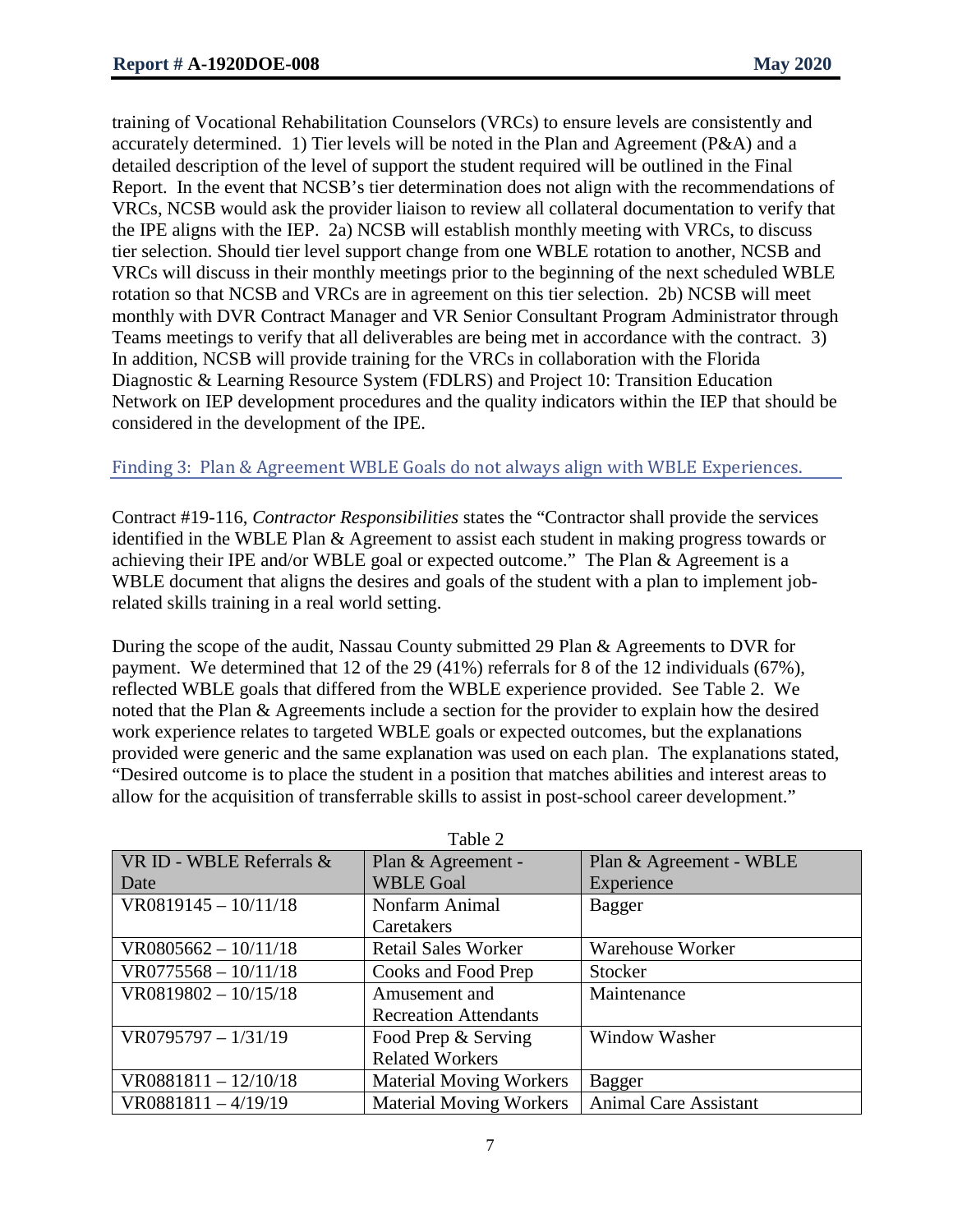| $VR0848750 - 2/13/19$  | Childcare Worker             | Bagger                |
|------------------------|------------------------------|-----------------------|
| $N$ R0819802 – 2/13/19 | Amusement and                | Window Washer         |
|                        | <b>Recreation Attendants</b> |                       |
| $VR0857248 - 2/28/19$  | <b>Computer Occupations</b>  | Food Prep             |
| $VR0805662 - 4/10/19$  | <b>Retail Sales Worker</b>   | Warehouse Worker      |
| $N$ R0819802 – 4/29/19 | Amusement and                | Maintenance Assistant |
|                        | <b>Recreation Attendants</b> |                       |

We additionally observed that 3 of the 12 unique students' entire compilation of WBLE experiences did not appear to align with the WBLE goals set forth in their Plan & Agreement. We determined that a student's entire compilation of WBLE experiences did not align with goals set forth if at least 50% or more of their goals and experiences did not align. See Table 3.

| VR ID - WBLE | <b>Referral Date</b> | Plan & Agreement - WBLE Goal               | Plan & Agreement -           |
|--------------|----------------------|--------------------------------------------|------------------------------|
| Referral     |                      |                                            | <b>WBLE Experience</b>       |
|              |                      |                                            |                              |
|              |                      |                                            |                              |
| VR0881811    | 12/10/2018           | <b>Material Moving Workers</b>             | Bagger                       |
|              | 4/19/2019            | <b>Material Moving Workers</b>             | <b>Animal Care Assistant</b> |
| VR0819802    | 10/15/2018           | <b>Amusement and Recreation Attendants</b> | Maintenance                  |
|              | 2/13/2019            | <b>Amusement and Recreation Attendants</b> | Window Washer                |
|              | 4/29/2019            | <b>Amusement and Recreation Attendants</b> | <b>Maintenance Assistant</b> |
| VR0857248    | 2/28/2019            | <b>Computer Occupations</b>                | Food Prep                    |

 $Table 2$ 

Nassau County School Board WBLE staff provided emails from a DVR Counselor which stated "It is not required that the 'Type of WBLE Desired' match the IPE goal." In contrast, per the DVR Contract Manger, the vendors should ensure they are providing students with work experiences that align with set goals. If actual experiences do not align with the goals, the mission of the WBLE program can be lost.

#### *Recommendation*

We recommend DVR ensure the WBLE goals align with WBLE experiences in the Plan & Agreements, and if services do not align, ensure the provider has provided a valid explanation of the variances prior to payment. We additionally recommend DVR provide training to all Vocational Rehabilitation Counselors who provide WBLE guidance to ensure communication with the providers is consistent and aligns with the mission of the program.

We recommend Nassau County School Board ensure that all students participating in WBLE services are placed in WBLE experiences that align with their WBLE goals through the Plan & Agreement process. If WBLE services differ from the goal, we recommend Nassau County School Board provide a detailed explanation on how the desired work experience relates to targeted WBLE goals or expected outcomes in the student's Plan & Agreement.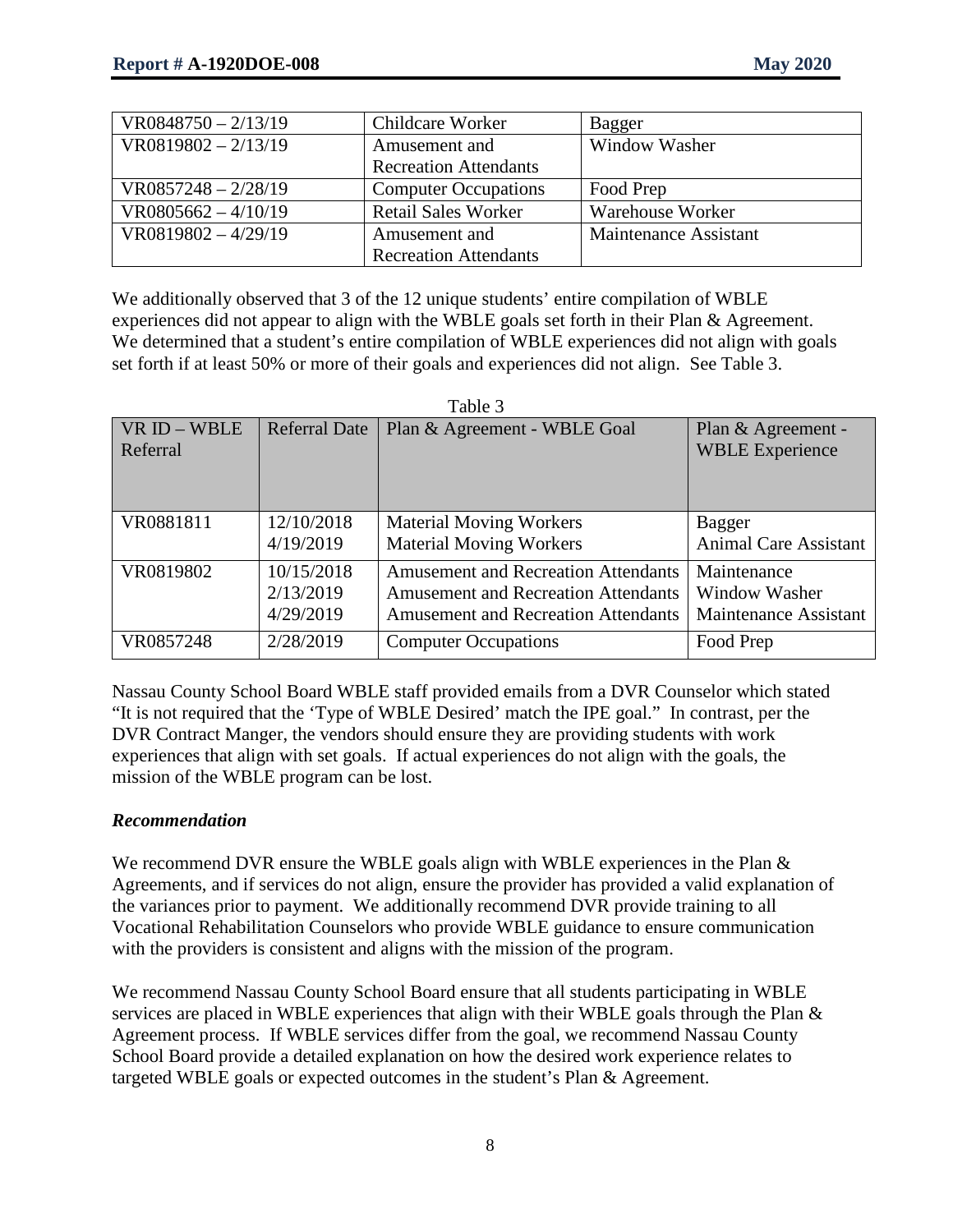#### *DVR Management Response*

Concur. DVR Program Office and Contracts Unit will conduct more training with the Areas Office Staff and School Districts to ensure they understand that the WBLE Goal must align with WBLE experience.

#### *Nassau County School Board Management Response*

We concur that WBLE services should align with WBLE Plan & Agreement. If WBLE services differ from the goal, NCSB will meet with the VRC to discuss and provide a detailed explanation on how the desired work experience relates to targeted WBLE goals or expected outcomes. 1) NCSB will meet on a monthly basis with VRCs to ensure that Plan & Agreement WBLE goals are in alignment with WBLEs. In the event that WBLE services differ from the goal, NCSB will discuss the WBLE selection with the VRCs to determine if transferrable skills and a variation of experiences will be of benefit to the students in the effort to reach his/hers IPE goal. 2) Should this site be determined to be of benefit in providing valuable work experience related to the targeted WBLE goal, language in the WBLE Plan and Agreement and the WBLE Final Report will provide a detailed explanation of the variance and how this unique experience will be of benefit and aligns with the students' targeted WBLE goals.

### Finding 4: Nassau County School Board did not report WBLE service hours in the Final Reports.

Contract #19-116, Attachment A states, *"*The Contractor will provide the services identified for each benchmark in order to receive payment." Contract #19-116, Attachment B additionally states, "At the completion of the Work-Based Learning Experience, the Contractor shall submit the WBLE Final Report. The Report is an assessment of the student's experience during the WBLE." Within each tier level description of deliverables in Attachment B, the service hour requirements for the WBLE final reports are as follows:

|                   | Major Deliverable Price   Description of Deliverables            |
|-------------------|------------------------------------------------------------------|
| \$653             | Tier 1 - The Report must reflect at least 20 hours in service.   |
| \$1,306           | Tier 2 - The Report must reflect between 21-40 hours in service. |
| $\frac{$2,612}{}$ | Tier 3 - The Report must reflect 41 or more hours in service.    |

During the scope of the audit, Nassau County School Board received 29 referrals for 12 unique students. Each of the 29 referrals ultimately resulted in a final report. We determined none of the final reports contained WBLE service hours. Furthermore, the DVR WBLE final report form, as revised in December 2018, does not contain a data reporting field for WBLE service hours.

We reviewed the service hour documentation provided by Nassau County School Board for each WBLE student. Upon our review of the provided service hour data, we determined that only seven (7) of the twenty-nine (29) (24%) referrals had WBLE service hour time sheets that correlated to start and end dates on the WBLE rating forms included with final reports.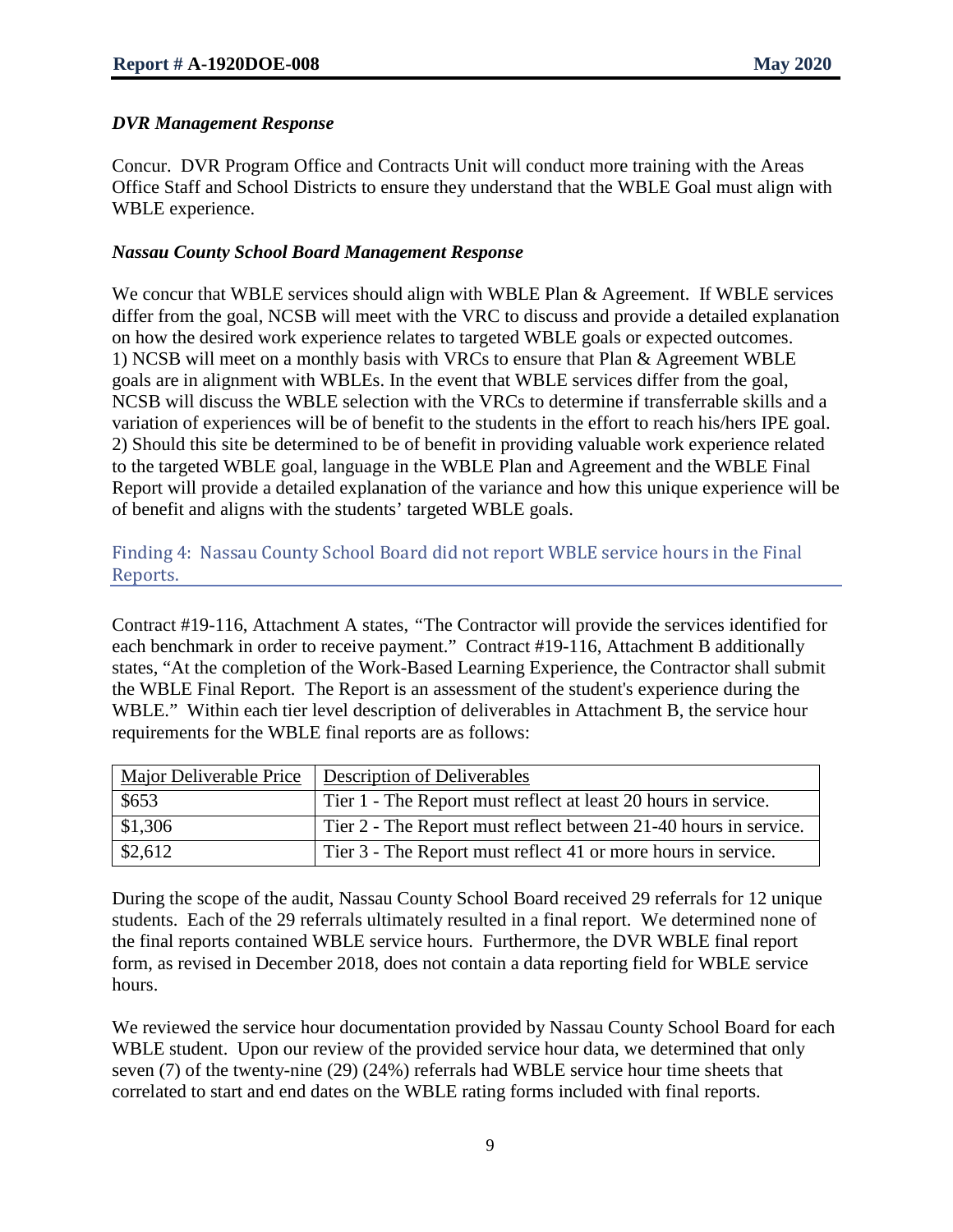The WBLE timesheets for five (5) of the seven (7) referrals (71%) did not have the minimum required service hours (4[1](#page-9-0)) for Tier 3 WBLE students.<sup>1</sup> The WBLE service hours for the five students ranged from 36 to 40. While Nassau County School Board provided weekly checklists and rating forms for all students, the checklists did not include the actual hours spent in the WBLE program. Therefore, we could not confirm that Nassau County School Board provided the minimum service hours as required by the contract.

Per the Nassau County School Board staff, DVR approved the submitted final reports and attachments without any guidance for correction, and they proceeded with the understanding that the reports met expectations for the deliverable as a result. The Nassau County School Board staff explained that student sign-in logs were not required for the 2018-2019 WBLE contract year. Therefore, each teacher maintained their own individual records of student attendance and participation as reflected by the weekly checklist. In addition, Nassau County School Board staff stated an additional five hours per referral were spent on Career Exploration activities in class although they were not reflected on the weekly time sheets.

DVR staff explained, as of the 2019-2020 WBLE contract year, they now require the WBLE contractors to submit completed sign-in sheets, and they track the number of hours submitted for compliance with the contracts. During the audit scope, DVR's lack of guidance and monitoring of service hours resulted in payment for final report benchmarks with no proof of achievement of service hours. The practice of not requiring or reviewing service hour documentation could lead to students not receiving the services needed in order to obtain future employment and could result in overpayment to the provider for services not rendered.

#### *Recommendation*

We recommend DVR revise the WBLE final report form to include a data reporting field for WBLE service hours related to the contract. We further recommend DVR ensure the minimum service hours have been met by Nassau County School Board prior to issuing the final payment.

We recommend Nassau County School Board report WBLE service hours, including supporting documentation, in accordance with the contract. In addition, we recommend Nassau County School Board maintain WBLE timesheets for student service hours in accordance with the WBLE start and end dates reflected in the rating forms.

#### *DVR Management Response*

 $\overline{\phantom{a}}$ 

Concur. DVR has initiated a Sign-in Sheet to be submitted with the Final Report to ensure the Plan & Agreement hours are met.

<span id="page-9-0"></span> $1$  Our determination was made using the WBLE start and end dates on the WBLE Rating Forms, which accompany each Final Report. We matched each Final Report WBLE Rating Form start and end date to the exact date ranges of each student WBLE timesheet. We noted some students exceeded 41 hours on their weekly referral timesheets; however, some of the weekly hours fell outside the WBLE start and end date ranges on the WBLE Rating Forms and; therefore, were not included.